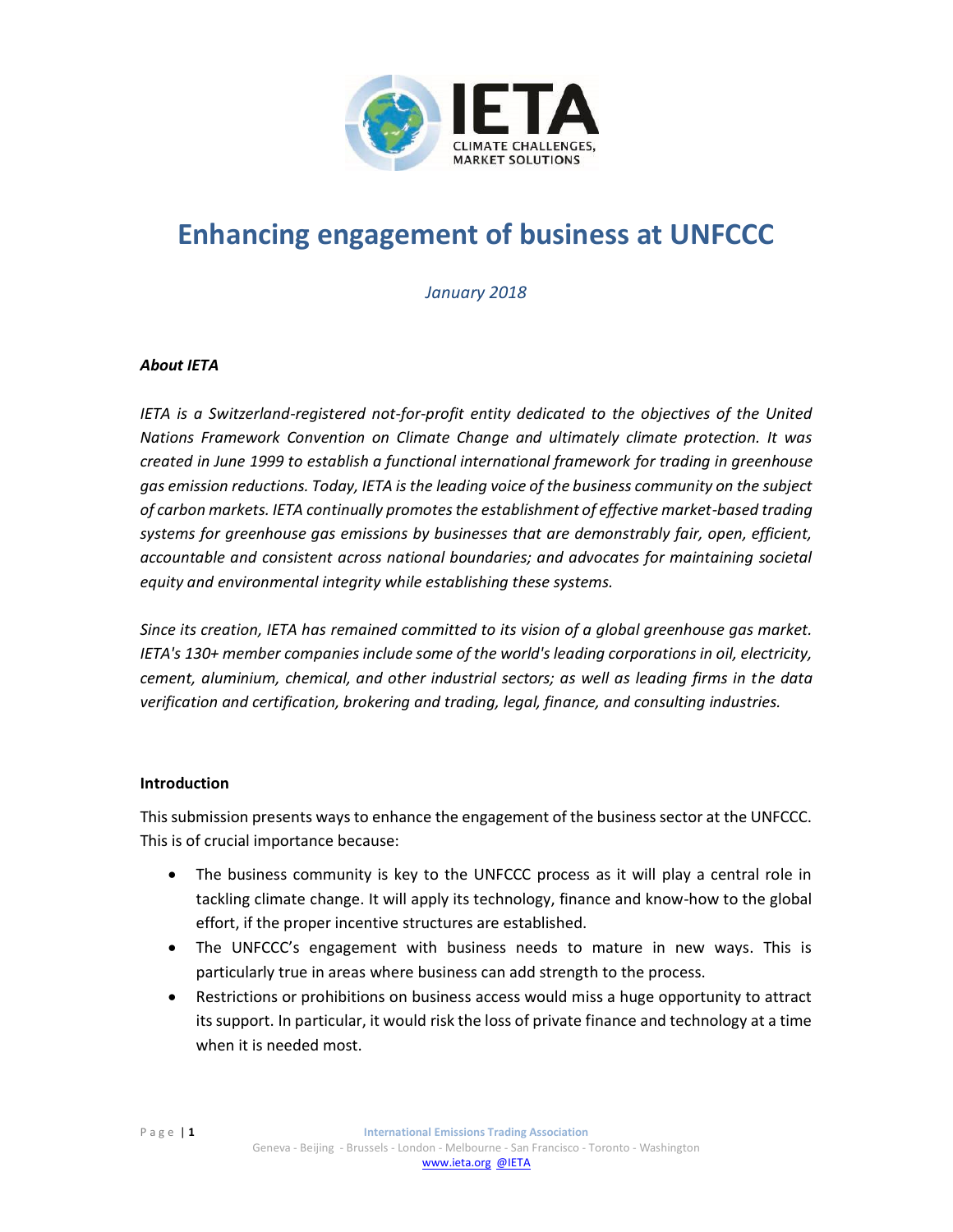

## **IETA Commitments: Engaging in UNFCCC proceedings**

As a long-time observer of UNFCCC meetings, IETA is committed to transparency and openness. Our view is that the UNFCCC's work will succeed best if it shares a similar commitment, exemplified in open meetings, transparent processes and respect for differing points of view. This is why we abide by the UNFCCC's guidance to observers in how we conduct ourselves at UN meetings.

We operate in a transparent manner daily, making the list of our members, our governance structure and principles publicly available. IETA strives to participate in the UN process with constructive ideas and an entrepreneurial "can do" spirit that is essential to the transformation required to address climate change.

We also believe that we can improve our efforts by developing best practices for business engagement in the UNFCCC process. To this end, the IETA Council adopted the following set of Guidelines for our delegation's participation at COP23. These guidelines will be renewed for future UNFCCC meetings:

- IETA, its members and those attending COP23 as members of its delegation support climate action under the UNFCCC and Paris Agreement. We pledge to assist in their implementation and are particularly engaged with helping make the negotiations on Article 6 a success.
- At COP23, we will make public IETA's Priorities for the negotiations, highlighting the policies that we believe will enable greater climate action and investment by business.
- We are clear in our support of effective market-based trading systems for greenhouse gas emissions. We make all of our position papers publicly available on our website as a matter of course.
- IETA delegates to COP23 will respect the UNFCCC's [Guidelines for the participation of](https://unfccc.int/files/parties_and_observers/ngo/application/pdf/coc_guide.pdf)  [representatives of non-governmental organisations at meetings](https://unfccc.int/files/parties_and_observers/ngo/application/pdf/coc_guide.pdf) (October 2017).
- At COP23, we will disclose the names and affiliations of the members of our delegation. Our full membership is publicly available on our website.
- As in previous COPs, our side events will be open to any interested parties present, subject to space constraints. We will again partner and collaborate with other NGOs, negotiators and groups. We will endeavour to allow time for open, constructive discussion and dialogue in our events.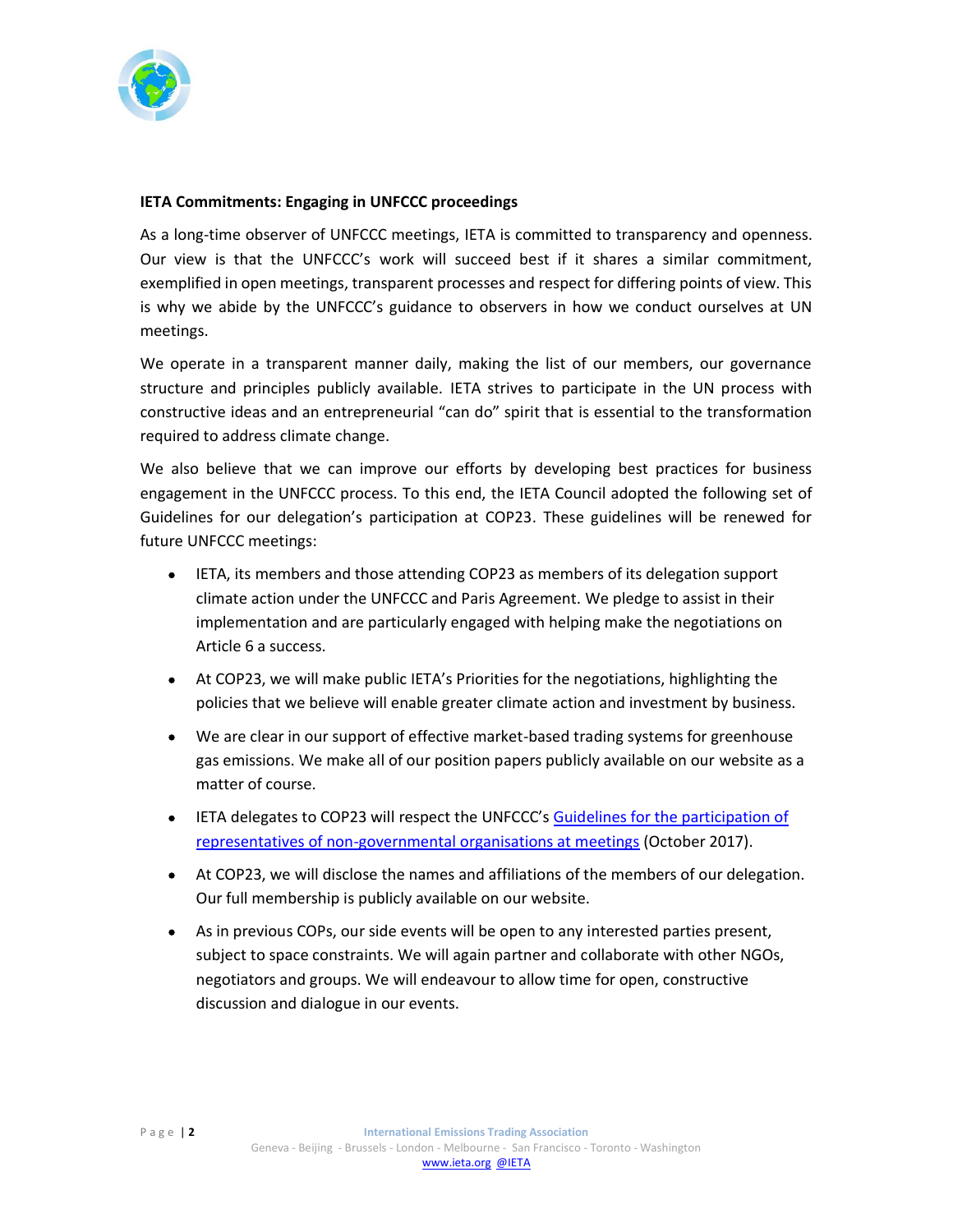

## **2018 and the Talanoa Dialogue**

2018 is a key year for international climate change negotiations. At COP22, Parties committed to deliver all of the elements needed for the implementation of the Paris Agreement - 'The Paris Rulebook' - by COP24, taking place in December in Poland. At the same time, January 2018 marked the launch of the Talanoa Dialogue, a facilitative process mandated by the Paris Agreement that will run throughout the year and will be concluded at COP24 in December 2018. The Talanoa Dialogue will be the first time Parties take stock of their cumulative effort to reduce emissions. They will then use this assessment to inform the next round of NDCs, to be submitted in 2020.

It is therefore crucial that opportunities to engage non-Party stakeholders' in the UNFCCC process are maximized during this important year. We were encouraged that the Fijian President hosted a dialogue with Parties and stakeholder groups at COP 23 in Bonn, which set the tone for this new type of engagement. In this regard, we welcome the fact that stakeholders and expert institutions are invited to prepare analytical and policy relevant inputs to inform the Talanoa Dialogue.

With regard to the broader UNFCCC process, and echoing previous submissions, below we offer our comments and suggestions on a number of areas, with a particular focus on improvements that could deliver benefits from better business engagement.

## **ACCESS TO COPs AND SBs**

- Ideally, access to all Conferences of the Parties (COP) and meetings of Subsidiary Bodies (SBs) should be open to accredited observers without restrictions placed on numbers and with no discriminations between the constituencies.
- The UNFCCC should therefore make a priority of selecting large, established venues so that temporary "tent cities" are avoided. Major convention facilities can accommodate COP-sized crowds and meet UN security requirements.
- Where restrictions are necessary due to physical or security constraints, the Secretariat should ensure that the selection process is transparent to all groups. It should ensure that priority is granted to those groups that can demonstrate a history of attendance.
- Moreover, the Secretariat should enable a badge system that allows the transfer of access badges between designated members of stakeholder delegations. This would give more flexibility to the stakeholder delegations, would maximize participation and would enhance the ability to engage in the process, while still guaranteeing full compliance with the UN security requirements.

## **ACCESS TO MEETINGS AND NEGOTIATIONS**

• Ideally, the UNFCCC should ensure that interested stakeholders enjoy access to all meetings during a COP/SB that they are interested in. We appreciate that when the final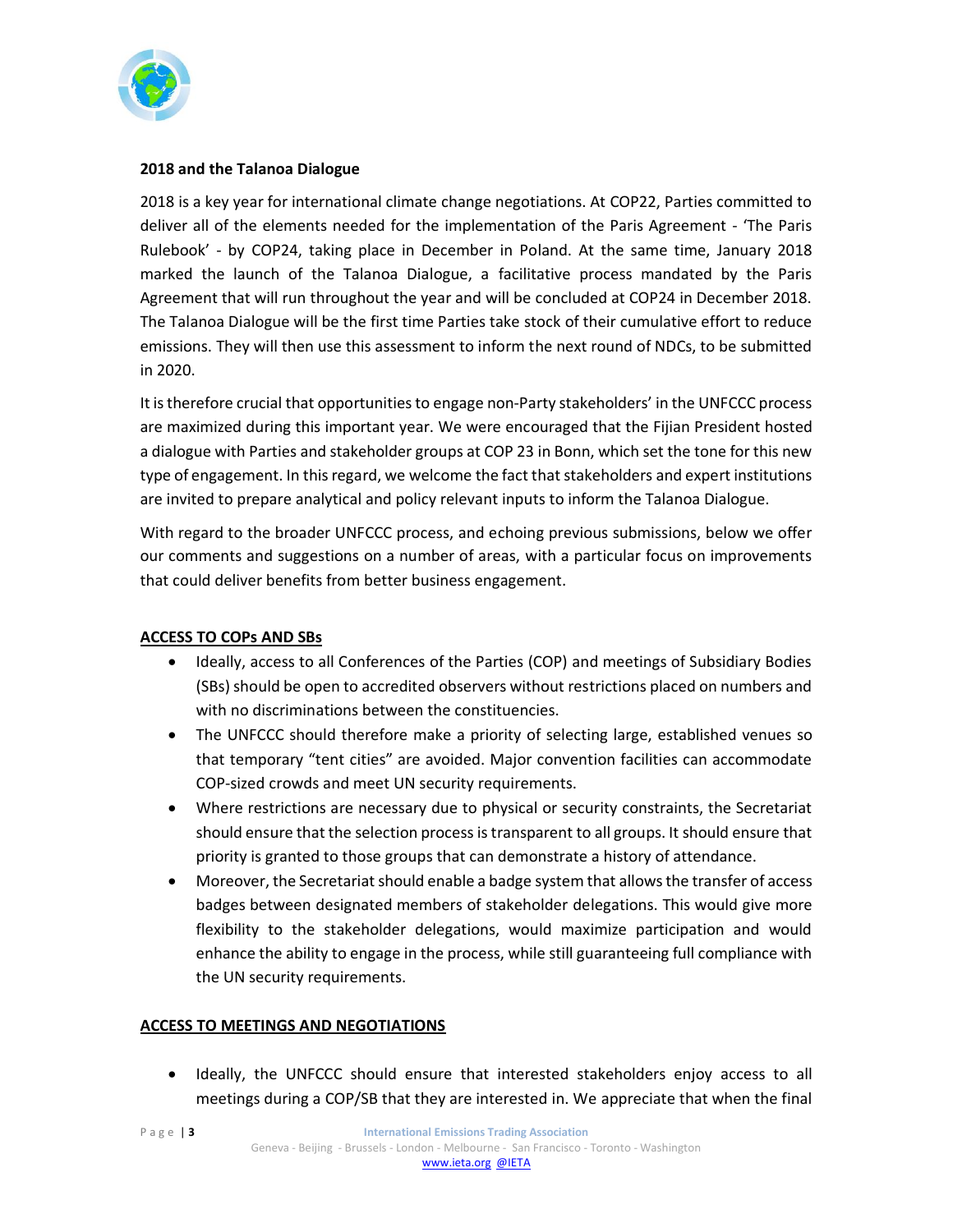

stages of negotiations are entered, some closed meetings will be necessary. Nevertheless, there is no reason to restrict access to the earlier stages of discussion, which are normally aimed at sharing information, illuminating positions and seeking common ground. Where space is limited, we recommend that there be a fair distribution of access between stakeholder groups.

- We endorse the use of intersessional workshops to draw in broader expertise into the process. For such workshops, we urge that business engagement be coordinated through the Business Focal Point, allowing business to select their own representatives.
- Finally, we urge the expansion of access to include all designated bodies to UNFCCC (as currently is granted for the TEC, CTCN and GCF).

#### **ENHANCING THE VOICE AND VISIBILITY OF BUSINESS STAKEHOLDERS**

- We urge the more frequent use of expert roundtables and technical dialogues that involve business and finance experts, along with other expert stakeholders. This is particularly true in the areas of markets, finance and technology. Expert sessions should become an integral part of policy development, taking advantage of intercessional periods to investigate issues in more detail than is possible during typical negotiations.
- We encourage the Parties to expand the opportunities for business stakeholders to provide written input on all agenda items by ensuring that pre-designated enabling language is contained in the opening paragraphs of all COP/CMP/SB decisions and conclusions.
- We encourage to continue and expand the availability of meeting rooms during COPs (in the Blue zone) and SBs for constituency side events, including reinstating a specific designated room for business organized events.

#### **CREATION OF A MECHANISM/ADVISORY BODY**

- We encourage the creation of a standing mechanism(s) that allows Parties to access private sector expertise.
- The form of such a mechanism could be an advisory body, consultative mechanism or expert committee. However, it is of uttermost importance that the form embodies the following guiding principles:
	- $\circ$  Inclusivity and recognition of diversity including geographical balance, sectoral diversity and size of enterprises;
	- o Openness and transparency; and
	- o Flexibility and adaptability.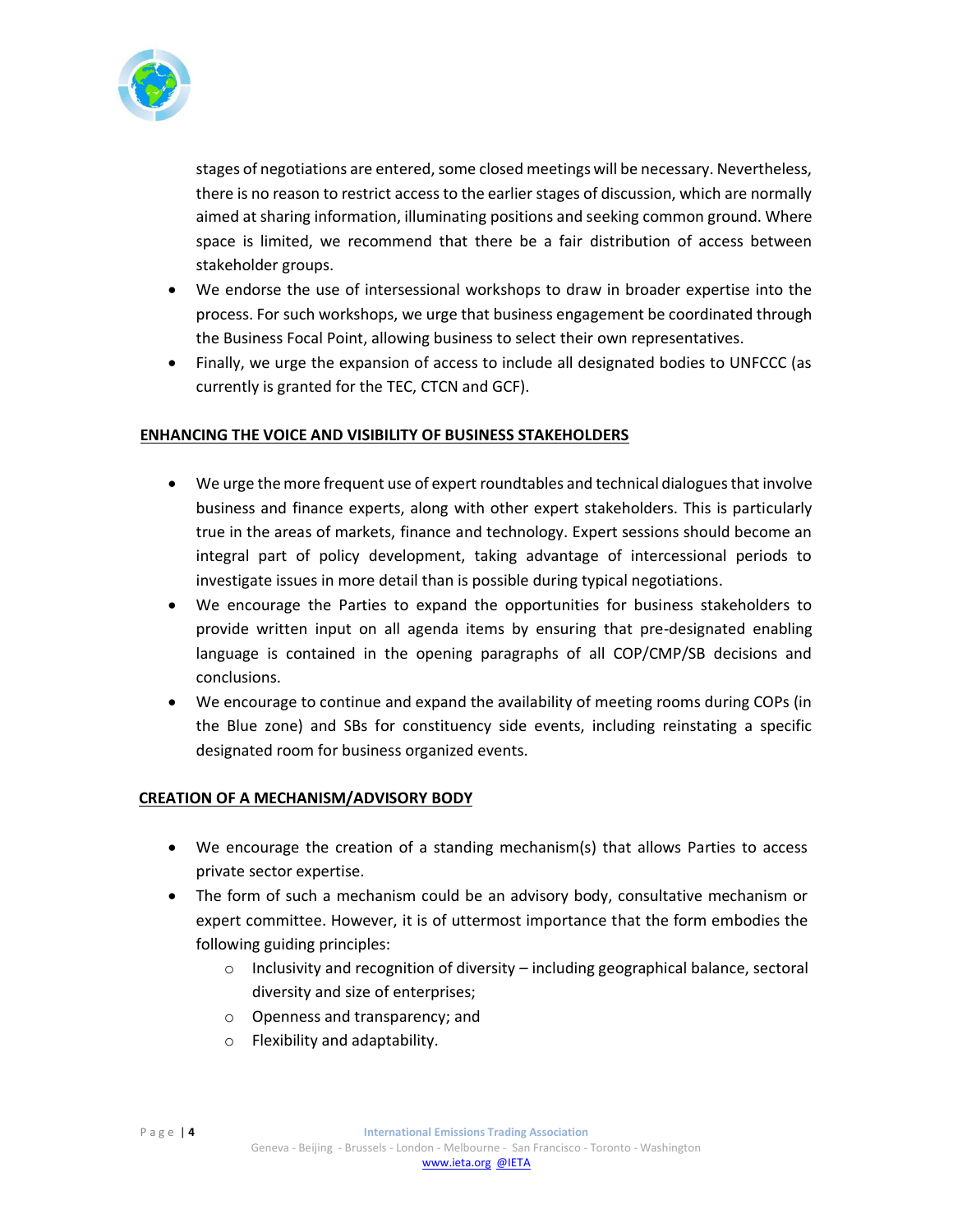

#### **MEETINGS WITH THE BUSINESS COMMUNITY**

- We endorse continuing to hold two meetings during each COP/SB between the business community and the COP Presidency, the Chairs of the appropriate Meetings (APA, SBI, SBSTA etc.) and the Executive Secretary.
- We endorse enabling individual constituencies to request individual constituency meetings with the above Chairs on specific agenda items, if deemed necessary and depending upon availability.

## **CONSTITUENCY STATEMENTS**

- We endorse allowing one constituency statement of 2 minutes at the opening plenaries of COPs/SBs.
- We endorse allowing constituency statements on individual agenda items, where requested in advance and depending upon time availability.
- We endorse allowing constituency statements at the  $1<sup>st</sup>$  meeting of Contact Groups and Informals, where requested in advance depending upon time availability.
- We endorse publishing the aforementioned statements on the appropriate website.
- The BINGO community deeply values the possibility of delivering the aforementioned statements as a way to express its opinion on key issues.

#### **DOCUMENTS AVAILABILITY**

- We encourage to continue making pre/post meeting documents publicly available through the UNFCCC website.
- We encourage to continue making in-session documents publicly available through the UNFCCC web-portal, using social media to call attention to their availability.
- The business community deeply values the availability of the aforementioned documents as a way to enhance its understanding of the negotiating process.

## **DISCUSSION OF POLICY ISSUES**

- The UNFCCC Champions should hold bilateral consultations with individual constituencies organized through the respective focal point. Those consultations should be summarized and conveyed to Parties in an informational document as part of COP documentation. In that connection, there should also be an agenda item for each COP in which the Champions present the inputs from the constituency consultations after the Opening Plenary.
- The UNFCCC Champions should moderate an annual "pre-COP" with constituencies and, where possible, hold focused formal Dialogues with individual constituencies on topics of